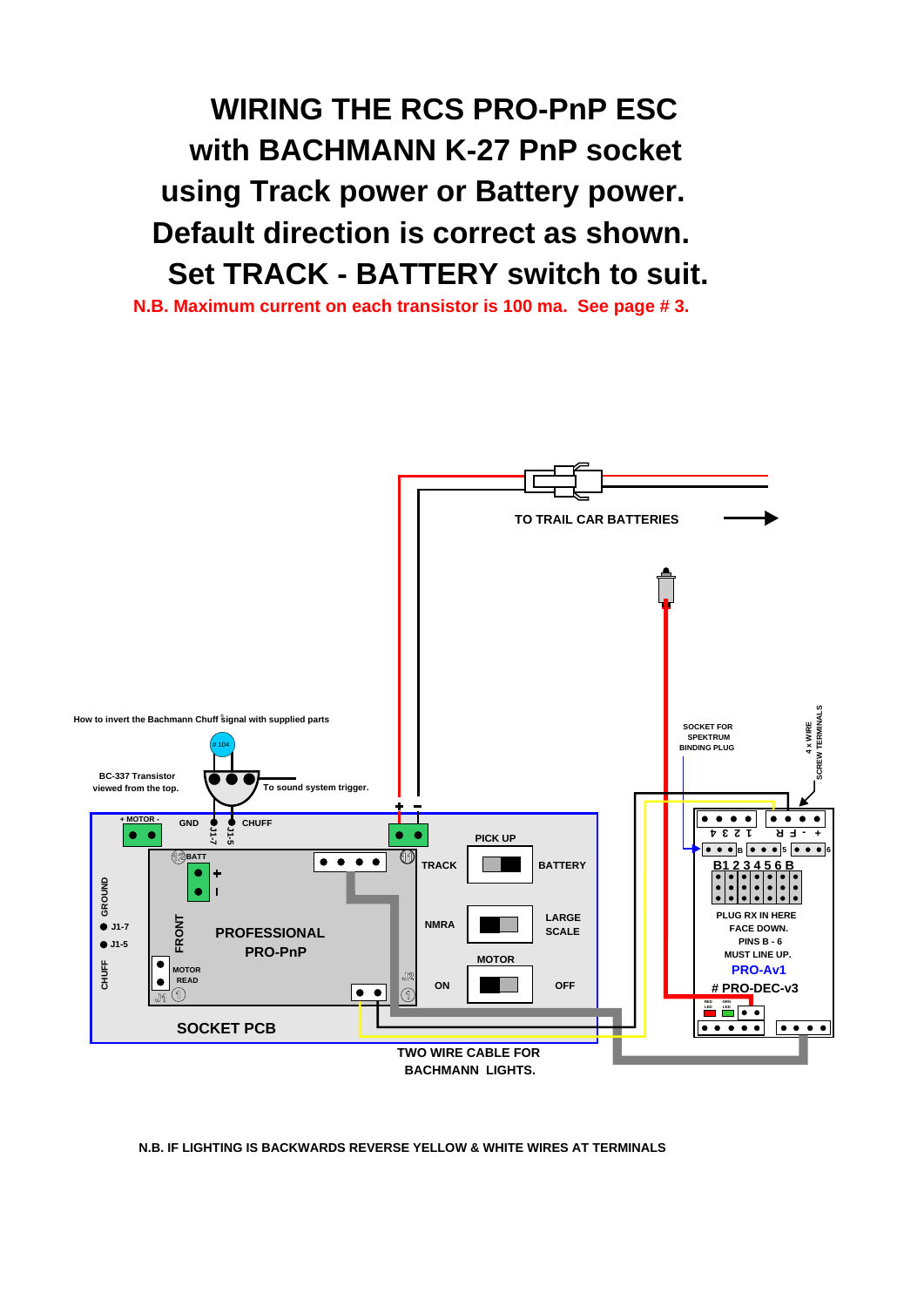# *WIRING THE RCS PRO-PnP ESC with BACHMANN K-27 PnP socket using Track Power & Battery back up with a # BIK-K27 installation kit. Set TRACK - BATTERY switch to TRACK only.*

*N.B. Maximum current on each transistor is 100 ma. See page # 3.*

*VIEW FROM CAB BACKWARDS*



*N.B. IF LIGHTING IS BACKWARDS REVERSE YELLOW & WHITE WIRES AT TERMINALS*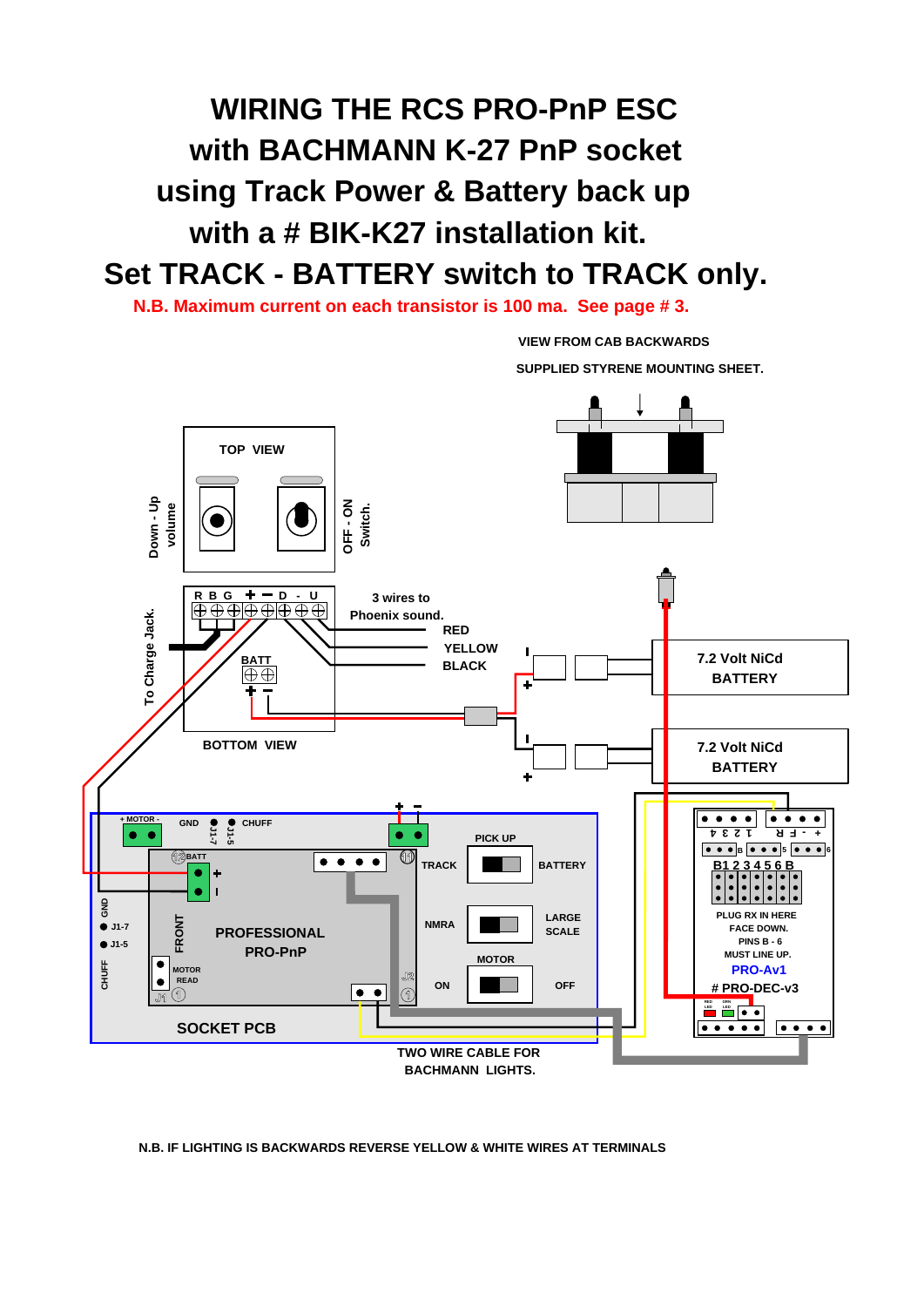# *WIRING THE RCS PRO-PnP ESC with BACHMANN K-27 PnP socket using Track Power & Battery back up # BK-U3 installation kit.*

### *Set TRACK - BATTERY switch to TRACK only.*

*N.B. Maximum current on each transistor is 100 ma. See page # 3.*



*N.B. IF LIGHTING IS BACKWARDS REVERSE YELLOW & WHITE WIRES AT TERMINALS*